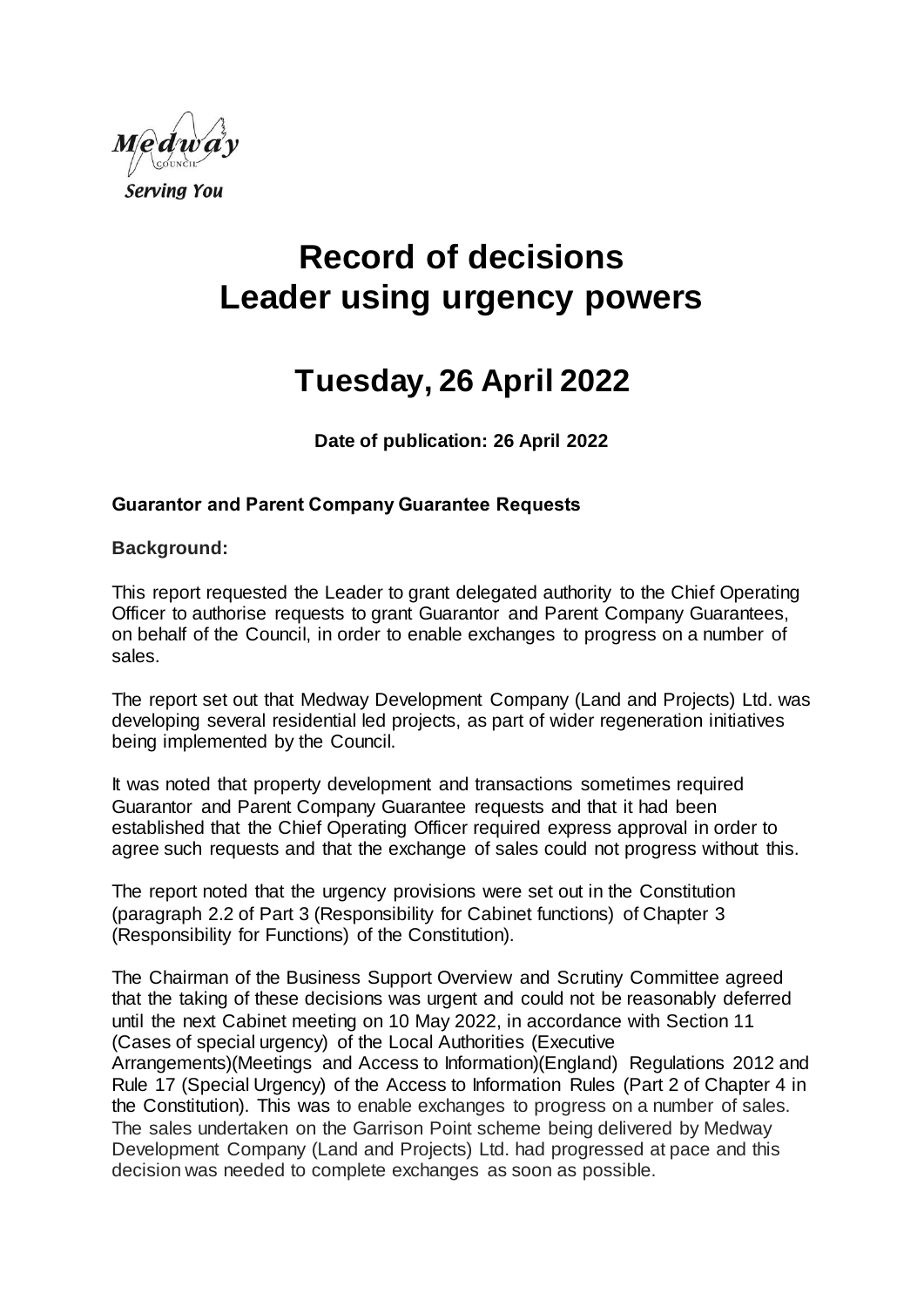Additionally, and in line with rule 15.11 of Chapter 4, Part 5 of the Constitution, call-in could be waived where any delay likely to be caused by the call-in process would seriously prejudice the Council's or the Public's interests. The Chairman of the Business Support Overview and Scrutiny Committee agreed that the decisions proposed were reasonable in all the circumstances and to them being treated as a matter of urgency and to waive call-in.

*Decision Decision:*

#### *number:*

- **60/2022 The Leader agreed, using urgency powers, to delegate authority to the Chief Operating Officer, in consultation with the Leader, the Portfolio Holder for Resources and the Monitoring Officer, to authorise requests to grant Guarantor and Parent Company Guarantees on behalf of the Council.**
- **61/2022 The Leader agreed that decision 60/2022 was considered urgent and therefore should not be subject to call-in.**

# **Household Support Fund 2022/23**

## **Background:**

This report set out a proposal to use the Household Support Fund (HSF) allocation for Medway Council to support families with children, other vulnerable households and individuals from 1 April 2022 to 30 September 2022.

The report explained that this Programme was funded by the Department for Work and Pensions. The Fund had previously covered the period to the end of March 2022, with the scheme introduced in Medway having been the subject of an urgent report to the Leader in October 2021.

On 23 March 2022, the Chancellor had announced that the Household Support Fund would continue for the first six months of 2022/23 and that the funding was to be doubled to £1billion. The Department for Work and Pensions released the draft guidance for local authorities on 1 April 2022 and local authorities were required to provide a delivery plan for their allocated fund by 29 April 2022.

The report set out that Medway Council's allocation was £2,262,463.11. This had been added to the 2022/23 revenue budget under the Chief Operating Officer's delegated authority. Local authorities were required to use the funding from 1 April 2022 to 30 September 2022 to meet immediate needs and help those who were struggling to afford energy, food and water bills, and other related essentials. In exceptional circumstances only, the fund could be used for housing costs.

The report noted that the urgency provisions were set out in the Constitution (paragraph 2.2 of Part 3 (Responsibility for Cabinet functions) of Chapter 3 (Responsibility for Functions) of the Constitution).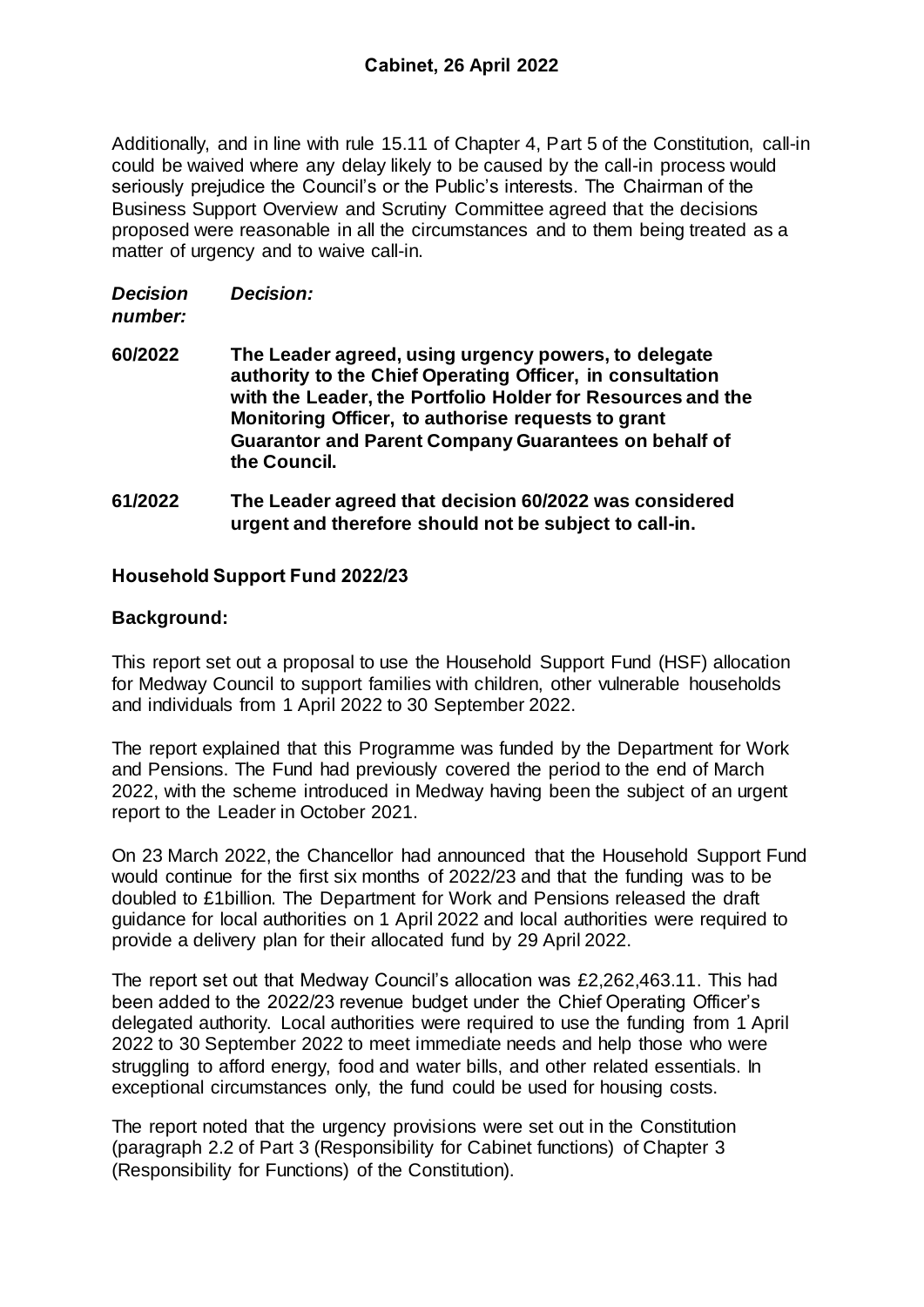The Chairman of the Business Support Overview and Scrutiny Committee agreed that the taking of these decisions was urgent and could not be reasonably deferred until the next Cabinet meeting on 10 May 2022, in accordance with Section 11 (Cases of special urgency) of the Local Authorities (Executive

Arrangements)(Meetings and Access to Information)(England) Regulations 2012 and Rule 17 (Special Urgency) of the Access to Information Rules (Part 2 of Chapter 4 in the Constitution). This was because it was imperative that the Council took urgent action to support individuals and families in Medway in line with the Government's announcement to implement the Household Support Fund.

Additionally, and in line with rule 15.11 of Chapter 4, Part 5 of the Constitution, call-in could be waived where any delay likely to be caused by the call-in process would seriously prejudice the Council's or the Public's interests. The Chairman of the Business Support Overview and Scrutiny Committee agreed that the decisions proposed were reasonable in all the circumstances and to them being treated as a matter of urgency and to waive call-in.

*Decision Decision:*

*number:*

- **62/2022 The Leader, using urgency powers, agreed the proposals set out in section 3 of the report as the Council's approach to delivering the Household Support Fund and agreed to delegate authority to the Chief Operating Officer, in consultation with the Leader and the Portfolio Holder for Business Management, to finalise and implement these proposals.**
- **63/2022 The Leader, using urgency powers, agreed to delegate authority to the Chief Operating Officer in consultation with the Leader and the Portfolio Holder for Business Management, to make minor amendments to the proposals to enable them to continue to support vulnerable households in Medway, including amending any discretionary eligibility criteria where discussions remain ongoing and where further Government advice is provided.**
- **64/2022 The Leader agreed, using urgency powers, to delegate authority to the Chief Operating Officer, in consultation with the Leader and the Portfolio Holder for Business Management, to allow a decision to be made in respect of the ringfenced fund for pensioners once Officers were in receipt of all the relevant information from the Department for Work and Pensions.**
- **65/2022 The Leader agreed that decisions 62/2022, 63/2022 and 64/2022 were considered urgent and therefore should not be subject to call in.**